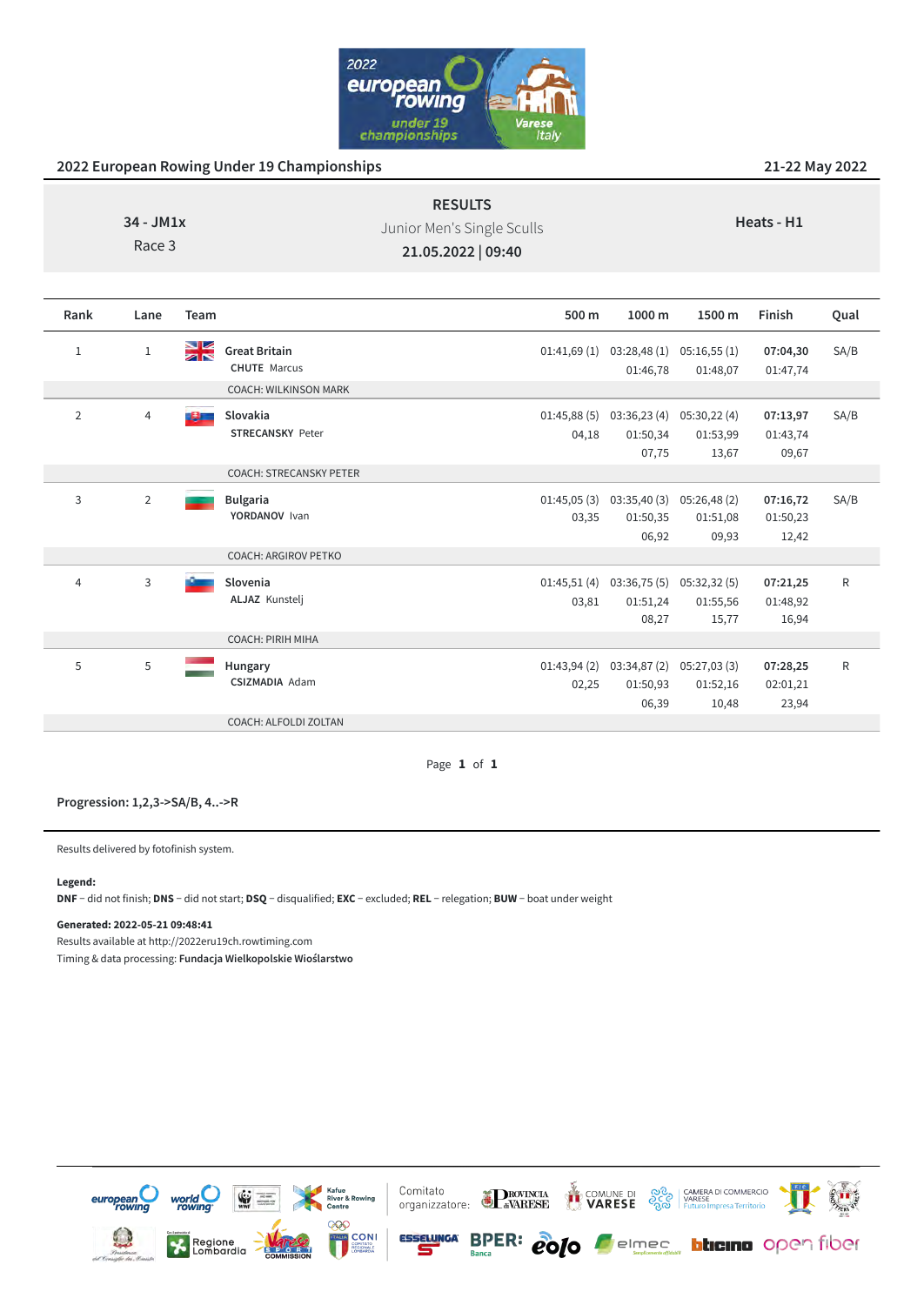

| $34 - JM1x$<br>Race 4 |      |      |                                  | <b>RESULTS</b><br>Junior Men's Single Sculls<br>21.05.2022   09:45 |                                  | Heats - H <sub>2</sub><br>Finish<br>Qual<br>1500 m<br>SA/B<br>05:17,87 (1)<br>07:06,77<br>01:48,94<br>01:48,89 |                               |      |
|-----------------------|------|------|----------------------------------|--------------------------------------------------------------------|----------------------------------|----------------------------------------------------------------------------------------------------------------|-------------------------------|------|
| Rank                  | Lane | Team |                                  | 500 m                                                              | 1000 m                           |                                                                                                                |                               |      |
| $\mathbf{1}$          | 4    |      | France<br><b>MOLINS Pierre</b>   | 01:42,35(1)                                                        | 03:28,93(1)<br>01:46,57          |                                                                                                                |                               |      |
|                       |      |      | COACH: DESLAVIERE YVAN           |                                                                    |                                  |                                                                                                                |                               |      |
| $\overline{2}$        | 3    | ÷    | Denmark<br><b>WISHOLM</b> August | 01:43,41(2)<br>01,06                                               | 03:31,12(2)<br>01:47,71<br>02,19 | 05:21,17 (2)<br>01:50,04<br>03,29                                                                              | 07:18,41<br>01:57,23<br>11,64 | SA/B |

Page **1** of **1**

01:48,13 (4) 03:38,71 (3) 05:30,32 (3)

01:46,14 (3) 03:39,75 (4) 05:41,07 (4)

01:53,60 10,81

01:50,57 09,78 01:51,61 12,44

02:01,32 23,19

**07:23,66** 01:53,33 16,89

**07:44,92** 02:03,84 38,15 SA/B

R

05,78

03,79

### **Progression: 1,2,3->SA/B, 4..->R**

3 1 **Estonia**

4 2 **Moldova** 

Results delivered by fotofinish system.

#### **Legend:**

**DNF** − did not finish; **DNS** − did not start; **DSQ** − disqualified; **EXC** − excluded; **REL** − relegation; **BUW** − boat under weight

COACH: CHRISTIANSEN JENS

COACH: LIPINTSOV ALEKSEI

COACH: NARIVONCIC GHENADIE

**MORARENCO** Roman

**HEIN** Christopher

### **Generated: 2022-05-21 09:53:25**

Results available at http://2022eru19ch.rowtiming.com

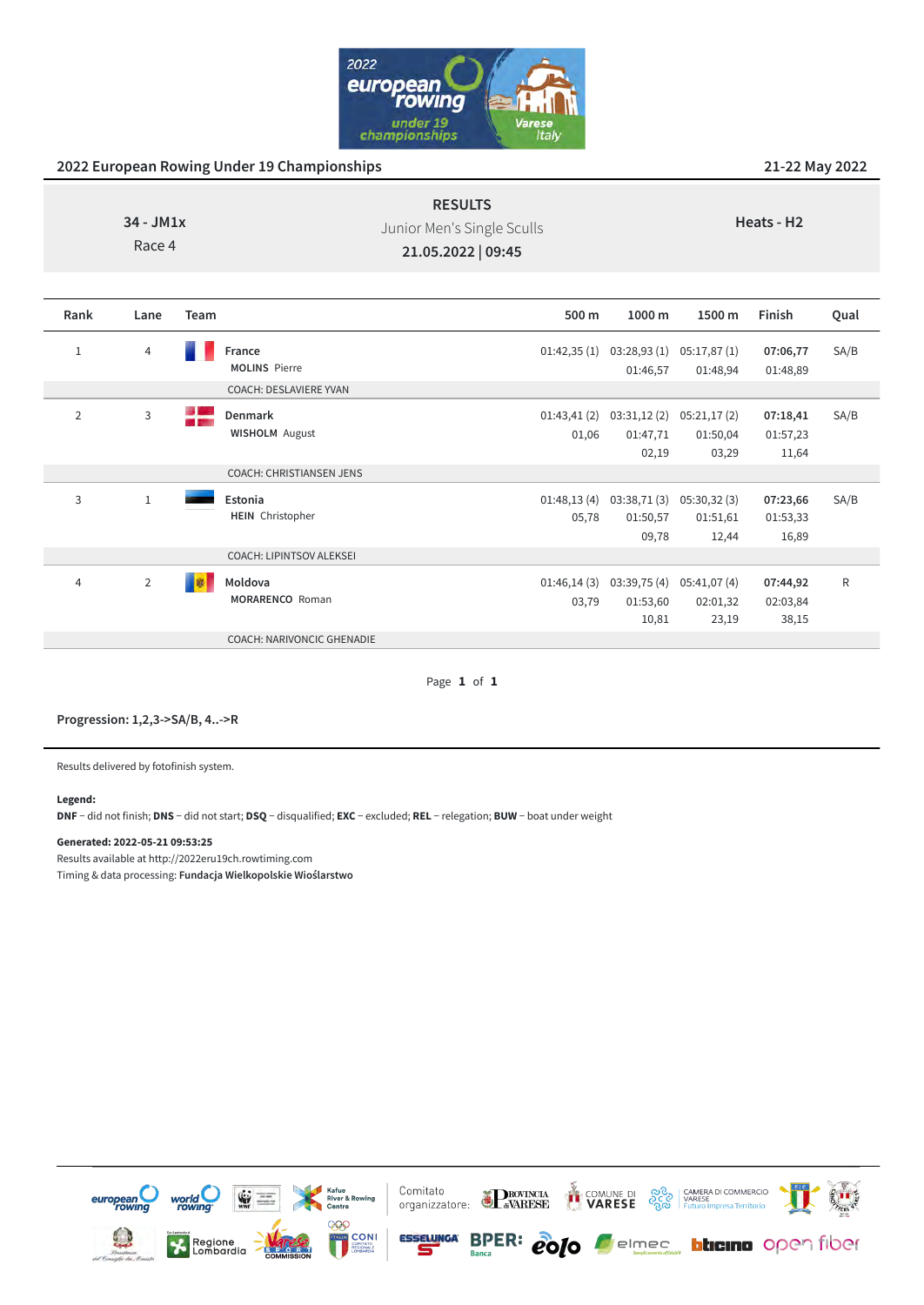

| $34 - JM1x$<br>Race 5 |                |      |                                                                     | <b>RESULTS</b><br>Junior Men's Single Sculls<br>21.05.2022   09:50 |                                  | Heats - H <sub>3</sub>           |                               |      |
|-----------------------|----------------|------|---------------------------------------------------------------------|--------------------------------------------------------------------|----------------------------------|----------------------------------|-------------------------------|------|
| Rank                  | Lane           | Team |                                                                     | 500 m                                                              | 1000 m                           | 1500 m                           | Finish                        | Qual |
| $\mathbf{1}$          | $1\,$          | ٠    | Switzerland<br><b>BERGER Nicolas</b><br><b>COACH: AITKEN MARTIN</b> | 01:42,02(1)                                                        | 03:29,29(1)<br>01:47,26          | 05:18,06(1)<br>01:48,77          | 07:05,84<br>01:47,77          | SA/B |
| $\overline{2}$        | 3              |      | Belgium<br><b>TAELDEMAN Boris</b>                                   | 01:44,24(3)<br>02,21                                               | 03:31,82(3)<br>01:47,58<br>02,53 | 05:21,70(2)<br>01:49,87<br>03,63 | 07:17,21<br>01:55,50<br>11,37 | SA/B |
|                       |                |      | COACH:                                                              |                                                                    |                                  |                                  |                               |      |
| 3                     | $\overline{2}$ | 壬    | Norway<br><b>LOHNE</b> Ulrik Pharo                                  | 01:43,16(2)<br>01,14                                               | 03:31,56(2)<br>01:48,39<br>02,27 | 05:24,55(3)<br>01:52,99<br>06,49 | 07:23,61<br>01:59,05<br>17,77 | SA/B |

Page **1** of **1**

01:44,49 (4) 03:35,03 (4) 05:32,98 (4)

01:50,54 05,74 01:57,94 14,92

**07:35,99** 02:03,00 30,15 R

02,46

| Progression: 1,2,3->SA/B, 4->R |  |
|--------------------------------|--|
|                                |  |

4 4 **Italy**

Results delivered by fotofinish system.

#### **Legend:**

**DNF** − did not finish; **DNS** − did not start; **DSQ** − disqualified; **EXC** − excluded; **REL** − relegation; **BUW** − boat under weight

COACH: KROGSRUD MARTE KAASEN

**MANCINI** Nicola

COACH: MOLEA VALTER

#### **Generated: 2022-05-21 09:58:00**

Results available at http://2022eru19ch.rowtiming.com

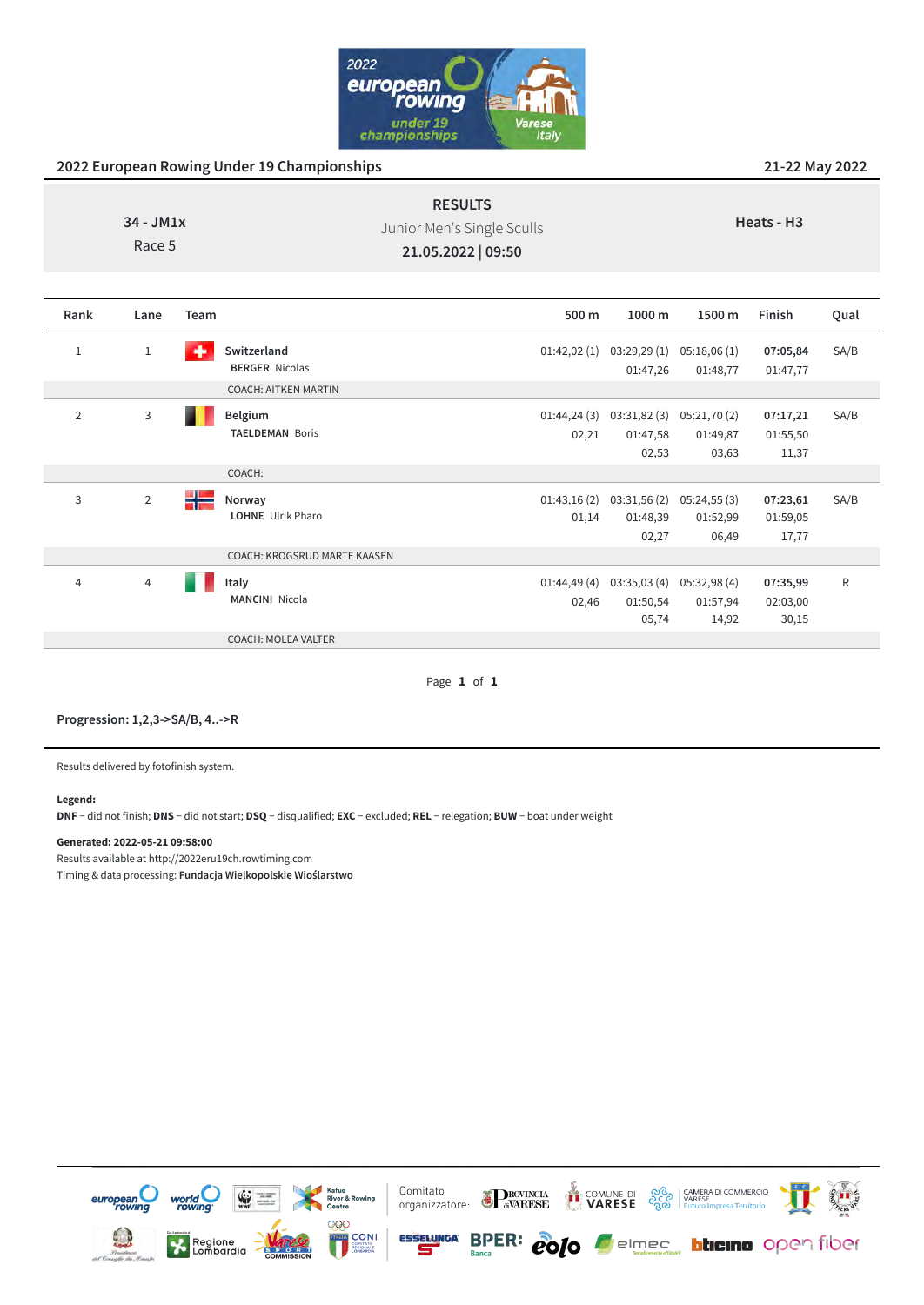

|      | $34 - JM1x$<br>Race 30 | <b>RESULTS</b><br>Junior Men's Single Sculls<br>21.05.2022   14:10 |       |                      |        | Repechage - R |      |  |  |
|------|------------------------|--------------------------------------------------------------------|-------|----------------------|--------|---------------|------|--|--|
| Rank | Lane                   | <b>Team</b>                                                        | 500 m | $1000 \text{ m}$     | 1500 m | Finish        | Qual |  |  |
|      | 1                      | Italy<br><b>MANCINI Nicola</b>                                     |       | D.N.A. $03:37,20(1)$ | D.N.A. | 07:19,01      | SA/B |  |  |

|   |                | <b>COACH: MOLEA VALTER</b>        |                               |                 |                   |            |
|---|----------------|-----------------------------------|-------------------------------|-----------------|-------------------|------------|
| 2 | $\overline{2}$ | Slovenia<br>ALJAZ Kunstelj        | D.N.A. $03:40,04(3)$<br>02,83 | D.N.A.<br>00,20 | 07:20,46<br>01,44 | SA/B       |
|   |                | <b>COACH: PIRIH MIHA</b>          |                               |                 |                   |            |
| 3 | 4              | Hungary<br><b>CSIZMADIA Adam</b>  | D.N.A. $03:39,01(2)$<br>01,80 | D.N.A.<br>07,38 | 07:25,74<br>06,73 | SA/B       |
|   |                | COACH: ALFOLDI ZOLTAN             |                               |                 |                   |            |
| 4 | 3              | Moldova<br><b>MORARENCO</b> Roman | D.N.A. $03:40,73(4)$<br>03,52 | D.N.A.<br>00,98 | 07:29,93<br>10,92 | <b>ELM</b> |
|   |                | <b>COACH: NARIVONCIC GHENADIE</b> |                               |                 |                   |            |

Page **1** of **1**

## **Progression: 1,2,3->SA/B, 4..->ELM**

Results delivered by fotofinish system.

### **Legend:**

**DNF** − did not finish; **DNS** − did not start; **DSQ** − disqualified; **EXC** − excluded; **REL** − relegation; **BUW** − boat under weight

## **Generated: 2022-05-21 14:22:15**

Results available at http://2022eru19ch.rowtiming.com Timing & data processing: **Fundacja Wielkopolskie Wioślarstwo**

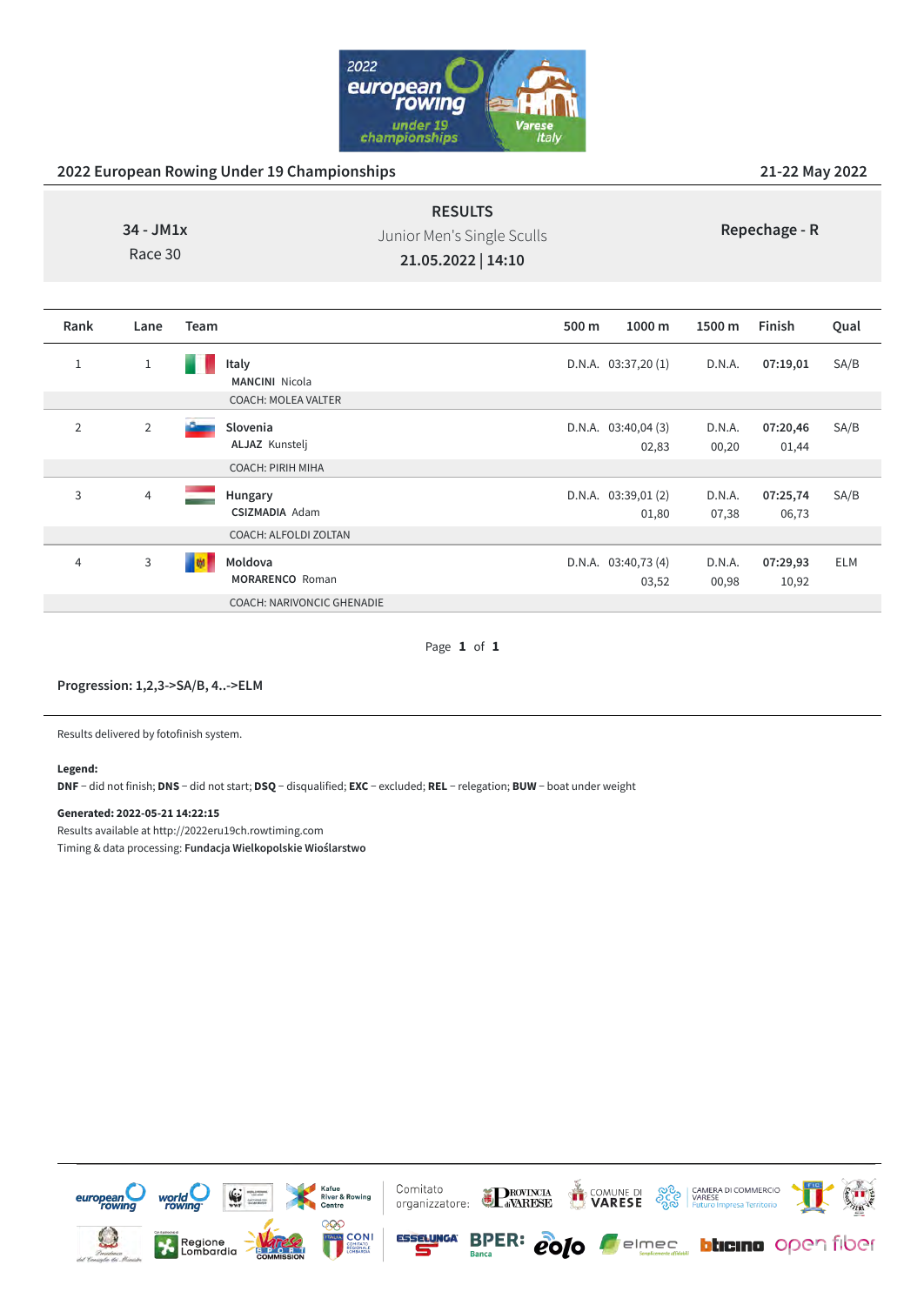

| $34 - JM1x$<br>Race 42 |                |          |                                             | <b>RESULTS</b><br>Junior Men's Single Sculls<br>22.05.2022   09:30 |        | Semifinal - SA/B1 |        |                   |      |
|------------------------|----------------|----------|---------------------------------------------|--------------------------------------------------------------------|--------|-------------------|--------|-------------------|------|
| Rank                   | Lane           | Team     |                                             |                                                                    | 500 m  | 1000 m            | 1500 m | Finish            | Qual |
| $\mathbf{1}$           | 3              | NK<br>AR | <b>Great Britain</b><br><b>CHUTE Marcus</b> |                                                                    | D.N.A. | D.N.A.            | D.N.A. | 07:29,01          | FA   |
|                        |                |          | <b>COACH: WILKINSON MARK</b>                |                                                                    |        |                   |        |                   |      |
| $\overline{2}$         | $\overline{2}$ |          | Belgium<br><b>TAELDEMAN Boris</b>           |                                                                    | D.N.A. | D.N.A.            | D.N.A. | 07:32,95<br>03,93 | FA   |
|                        |                |          | COACH:                                      |                                                                    |        |                   |        |                   |      |
| $\mathsf{3}$           | $\overline{4}$ |          | France<br><b>MOLINS Pierre</b>              |                                                                    | D.N.A. | D.N.A.            | D.N.A. | 07:33,02<br>04,00 | FA   |
|                        |                |          | <b>COACH: DESLAVIERE YVAN</b>               |                                                                    |        |                   |        |                   |      |
| 4                      | $\,1$          |          | Italy<br><b>MANCINI</b> Nicola              |                                                                    | D.N.A. | D.N.A.            | D.N.A. | 07:45,09<br>16,07 | FB   |
|                        |                |          | COACH: MOLEA VALTER                         |                                                                    |        |                   |        |                   |      |
| 5                      | $\,$ 6 $\,$    |          | Hungary<br><b>CSIZMADIA Adam</b>            |                                                                    | D.N.A. | D.N.A.            | D.N.A. | 07:54,86<br>25,85 | FB   |
|                        |                |          | COACH: ALFOLDI ZOLTAN                       |                                                                    |        |                   |        |                   |      |
| $6\,$                  | 5              |          | Estonia<br><b>HEIN</b> Christopher          |                                                                    | D.N.A. | D.N.A.            | D.N.A. | 07:59,46<br>30,44 | FB   |
|                        |                |          | <b>COACH: LIPINTSOV ALEKSEI</b>             |                                                                    |        |                   |        |                   |      |

Page **1** of **1**

**Progression: 1..3->FA, 4..->FB**

Results delivered by fotofinish system.

### **Legend:**

**DNF** − did not finish; **DNS** − did not start; **DSQ** − disqualified; **EXC** − excluded; **REL** − relegation; **BUW** − boat under weight

### **Generated: 2022-05-22 09:44:54**

Results available at http://2022eru19ch.rowtiming.com

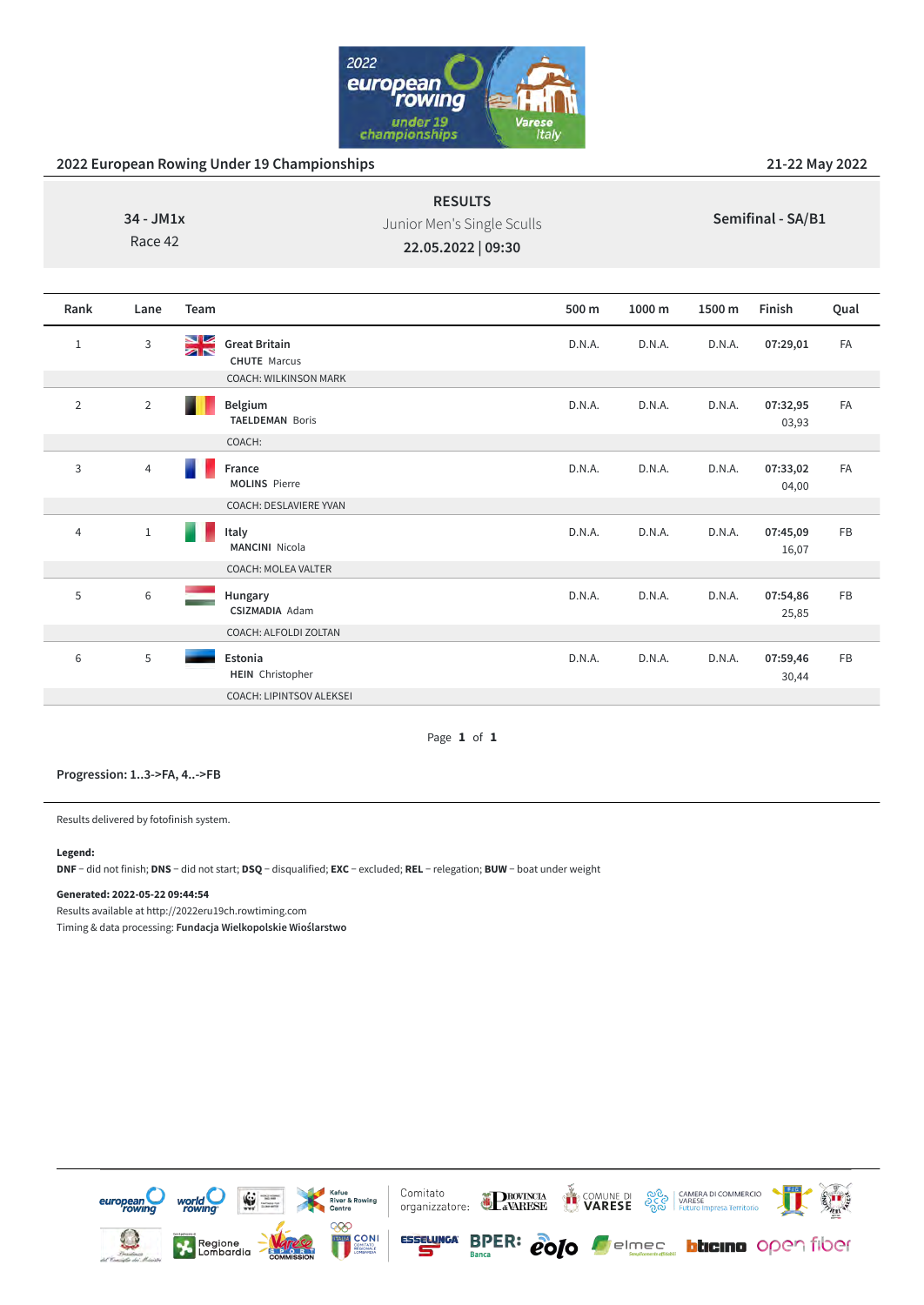

| 34 - JM1x<br>Race 43 |                |      |                                         | <b>RESULTS</b><br>Junior Men's Single Sculls<br>22.05.2022   09:35 | Semifinal - SA/B2                |                                  |                               |           |  |
|----------------------|----------------|------|-----------------------------------------|--------------------------------------------------------------------|----------------------------------|----------------------------------|-------------------------------|-----------|--|
| Rank                 | Lane           | Team |                                         | 500 m                                                              | 1000 m                           | 1500 m                           | Finish                        | Qual      |  |
| $\,1\,$              | $\mathsf{3}$   | ۰    | Switzerland<br><b>BERGER Nicolas</b>    | 01:49,45(1)                                                        | 03:46,44(2)<br>01:56,99<br>00,44 | 05:37,21(1)<br>01:50,76          | 07:25,77<br>01:48,55          | <b>FA</b> |  |
|                      |                |      | <b>COACH: AITKEN MARTIN</b>             |                                                                    |                                  |                                  |                               |           |  |
| $\overline{2}$       | $1\,$          | ÷ E  | Norway<br>LOHNE Ulrik Pharo             | 01:50,14(2)<br>00,68                                               | 03:46,00(1)<br>01:55,86          | 05:38,33(2)<br>01:52,33<br>01,12 | 07:27,05<br>01:48,71<br>01,28 | FA        |  |
|                      |                |      | COACH: KROGSRUD MARTE KAASEN            |                                                                    |                                  |                                  |                               |           |  |
| 3                    | $\overline{2}$ | ╬    | <b>Denmark</b><br><b>WISHOLM</b> August | 01:51,79(3)<br>02,34                                               | 03:47,55(3)<br>01:55,76<br>01,55 | 05:39,10(3)<br>01:51,54<br>01,88 | 07:27,86<br>01:48,75<br>02,09 | FA        |  |
|                      |                |      | COACH: CHRISTIANSEN JENS                |                                                                    |                                  |                                  |                               |           |  |
| $\overline{4}$       | $\overline{4}$ |      | Slovakia<br><b>STRECANSKY Peter</b>     | 01:52,50(4)<br>03,04                                               | 03:51,21(4)<br>01:58,70<br>05,20 | 05:39,93(4)<br>01:48,71<br>02,71 | 07:28,03<br>01:48,09<br>02,25 | FB        |  |
|                      |                |      | COACH: STRECANSKY PETER                 |                                                                    |                                  |                                  |                               |           |  |
| 5                    | 5              |      | <b>Bulgaria</b><br>YORDANOV Ivan        | 01:53,40(5)<br>03,95                                               | 03:53,15(5)<br>01:59,74<br>07,14 | 05:50,12(5)<br>01:56,97<br>12,91 | 07:48,25<br>01:58,12<br>22,48 | FB        |  |
|                      |                |      | <b>COACH: ARGIROV PETKO</b>             |                                                                    |                                  |                                  |                               |           |  |
| 6                    | $\,6$          |      | Slovenia<br>ALJAZ Kunstelj              | 01:54,67(6)<br>05,21                                               | 03:55,26(6)<br>02:00,59<br>09,26 | 05:54,51(6)<br>01:59,25<br>17,30 | 07:49,17<br>01:54,65<br>23,40 | FB        |  |
|                      |                |      | COACH: PIRIH MIHA                       |                                                                    |                                  |                                  |                               |           |  |

Page **1** of **1**

#### **Progression: 1..3->FA, 4..->FB**

Results delivered by fotofinish system.

### **Legend:**

**DNF** − did not finish; **DNS** − did not start; **DSQ** − disqualified; **EXC** − excluded; **REL** − relegation; **BUW** − boat under weight

## **Generated: 2022-05-22 09:43:39**

Results available at http://2022eru19ch.rowtiming.com

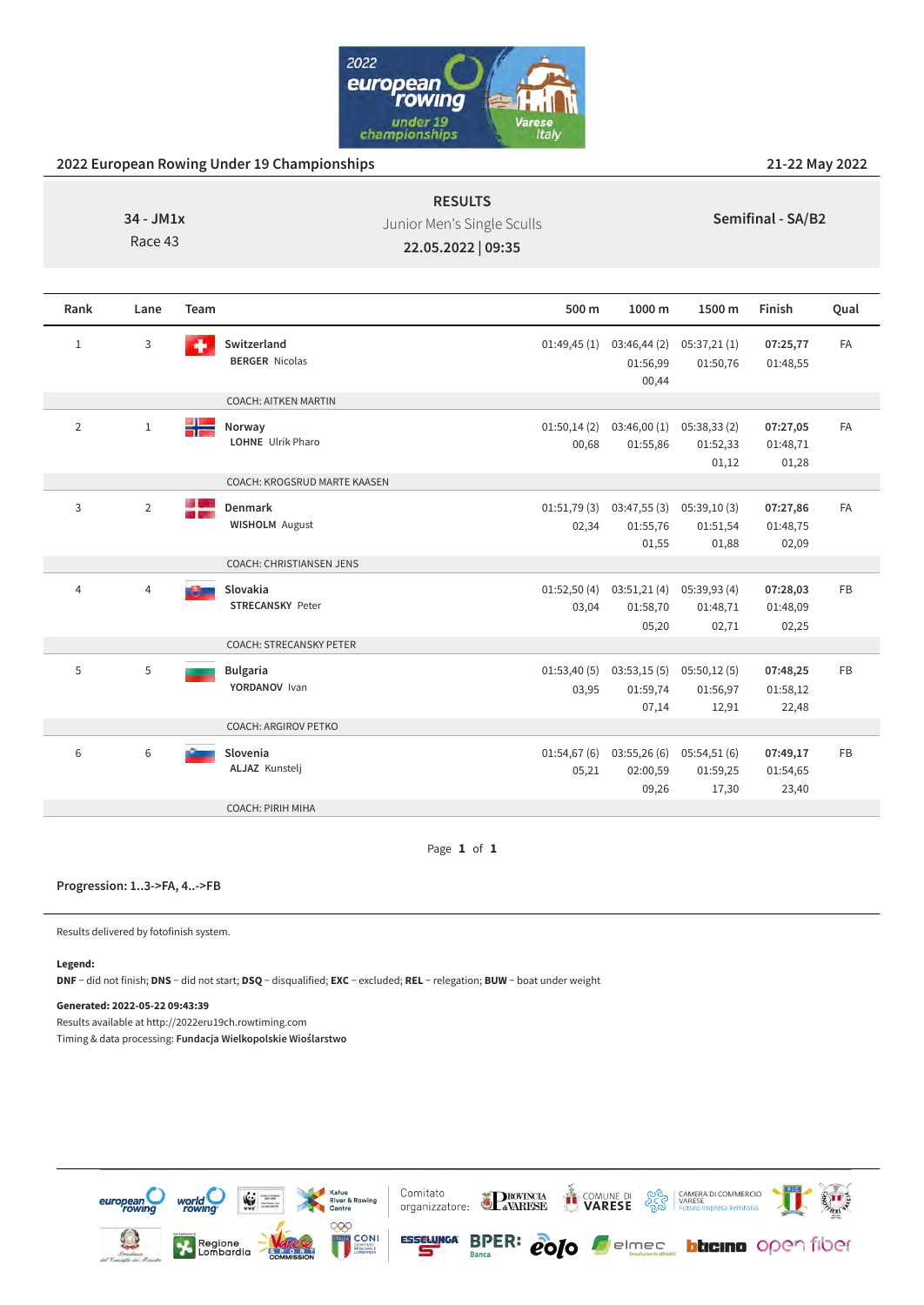

|             | <b>RESULTS</b>             |            |
|-------------|----------------------------|------------|
| $34 - JM1x$ | Junior Men's Single Sculls | Final - FB |
| Race 51     | 22.05.2022   11:36         |            |

| Rank           | <b>Total Rank</b> | Lane           | Team                                | 500 m | 1000 m                                                         | 1500 m            | Finish                        |
|----------------|-------------------|----------------|-------------------------------------|-------|----------------------------------------------------------------|-------------------|-------------------------------|
| $\mathbf{1}$   | (7)               | 4              | Slovakia<br><b>STRECANSKY Peter</b> | 01,27 | 01:49,05 (3) 03:44,16 (1) 05:39,86 (2)<br>01:55,10             | 01:55,69<br>03,75 | 07:27,16<br>01:47,29          |
|                |                   |                | COACH: STRECANSKY PETER             |       |                                                                |                   |                               |
| $\overline{2}$ | (8)               | 5              | Hungary<br><b>CSIZMADIA Adam</b>    | 02,31 | $01:50,09(5)$ $03:46,77(4)$ $05:36,11(1)$<br>01:56,67<br>02,60 | 01:49,34          | 07:30,57<br>01:54,45<br>03,40 |
|                |                   |                | COACH: ALFOLDI ZOLTAN               |       |                                                                |                   |                               |
| 3              | (9)               | $\overline{2}$ | <b>Bulgaria</b><br>YORDANOV Ivan    | 00,62 | $01:48,40(2)$ $03:45,97(2)$ $05:40,66(3)$<br>01:57,57<br>01,81 | 01:54,68<br>04,55 | 07:31,03<br>01:50,36<br>03,86 |
|                |                   |                | <b>COACH: ARGIROV PETKO</b>         |       |                                                                |                   |                               |
| 4              | (10)              | $\mathbf{3}$   | Italy<br><b>MANCINI</b> Nicola      |       | $01:47,78(1)$ $03:46,40(3)$ $05:43,06(4)$<br>01:58,61<br>02,23 | 01:56,65<br>06,94 | 07:36,64<br>01:53,57<br>09,47 |
|                |                   |                | COACH: MOLEA VALTER                 |       |                                                                |                   |                               |
| 5              | (11)              | 6              | Slovenia<br><b>ALJAZ Kunstelj</b>   | 01,78 | 01:49,56 (4) 03:48,50 (5) 05:46,24 (5)<br>01:58,94<br>04,34    | 01:57,73<br>10,12 | 07:44,06<br>01:57,81<br>16,89 |
|                |                   |                | <b>COACH: PIRIH MIHA</b>            |       |                                                                |                   |                               |
| 6              | (12)              | $\mathbf{1}$   | Estonia<br><b>HEIN</b> Christopher  | 06,35 | $01:54,14(6)$ $03:56,10(6)$ $05:52,50(6)$<br>02:01,96<br>11,93 | 01:56,39<br>16,38 | 07:53,80<br>02:01,29<br>26,63 |
|                |                   |                | COACH: LIPINTSOV ALEKSEI            |       |                                                                |                   |                               |

Page **1** of **1**

Results delivered by fotofinish system.

### **Legend:**

**DNF** − did not finish; **DNS** − did not start; **DSQ** − disqualified; **EXC** − excluded; **REL** − relegation; **BUW** − boat under weight

### **Generated: 2022-05-22 11:45:48**

Results available at http://2022eru19ch.rowtiming.com